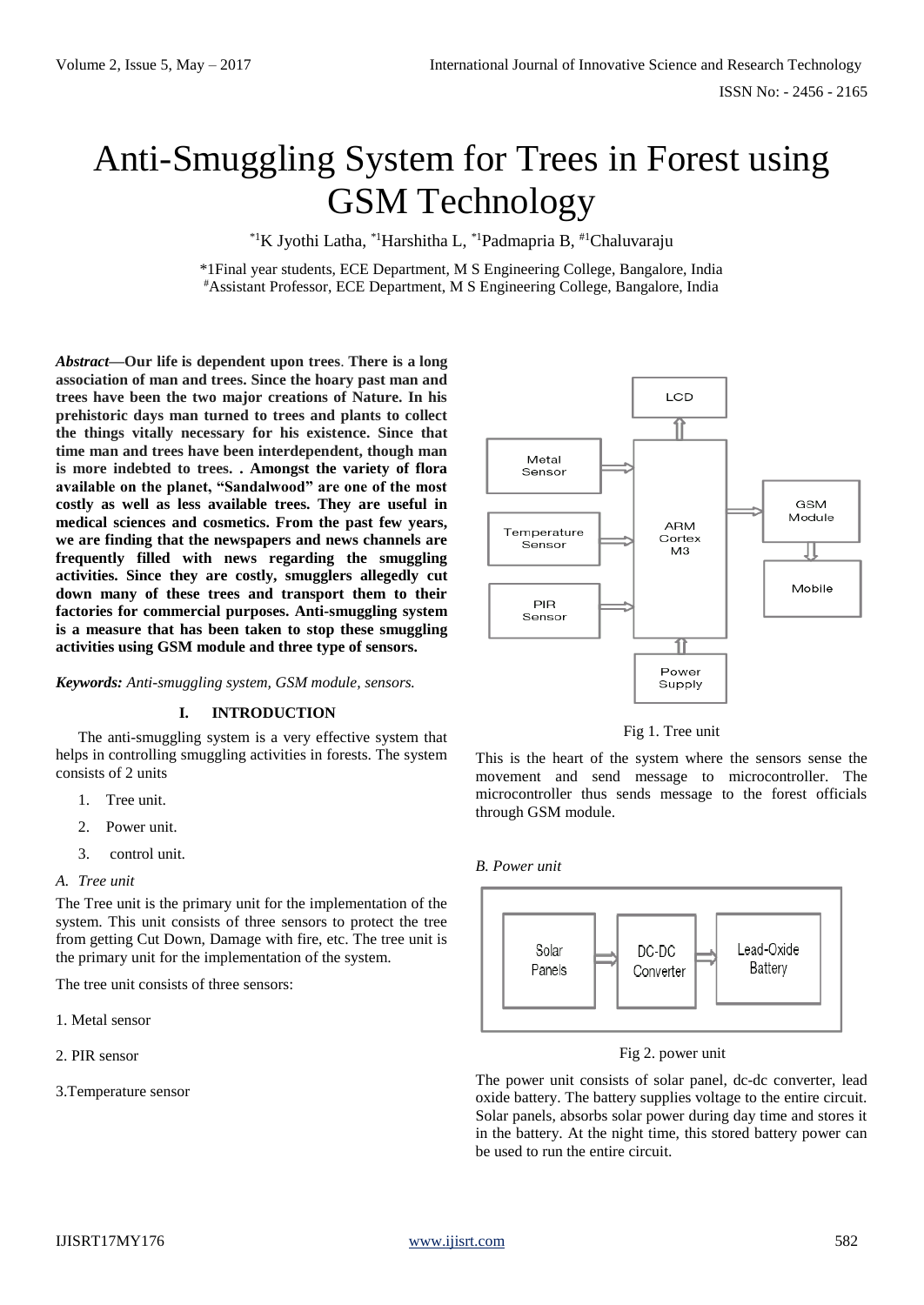*C. Control Unit*



Fig 3. control unit

The control unit consists of RF trasmitter and reciever and wireless camera .wireless camer a is used to notice if there is any human movement in the forest .which will be helpful for the forest officals to sit far n monitor about what is happening in the forest .

# **II. SYSTEM COMPONENTS**

 Various components which are used to implement the antismuggling system are presented here. These components are readily available in the market and quite affordable.

*A. Solar panel*



Fig4:solar panel

For our designed system 12V solar panel is used*.* These panels absorb solar power and converts it into voltage and sends an input of 12V,5W to dc-dc converter.

*B. ARM CORTEX M3 microcontroller*



Fig 5. ARM CORTEX M3

- ARM cortex m3 is a 32bit microcontroller having high speed and high performance
- Excellent compiler target ,Reduced pin count requirements
- **Efficient interrupt handling**
- It is targeted towards higher performance applications.
- Power management
- Efficient debug and development support features ,Breakpoints, Watchpoints, Flash Patch support, Instruction Trace
- Designed to be fully programmed in C

# *C. Metal Sensor*

The operation of metal sensor is based upon the principles of electromagnetic induction. Metal detectors contain one or more inductor coils that are used to interact with metallic elements. A pulsing current is applied to the coil, which then induces a magnetic field. When the magnetic field of the coil moves across metal, the field induces electric currents (called eddy currents). The eddy currents induce their own magnetic field, which generates an opposite current in the coil, which induces a signal indicating the presence of metal.



Fig3: Metal sensor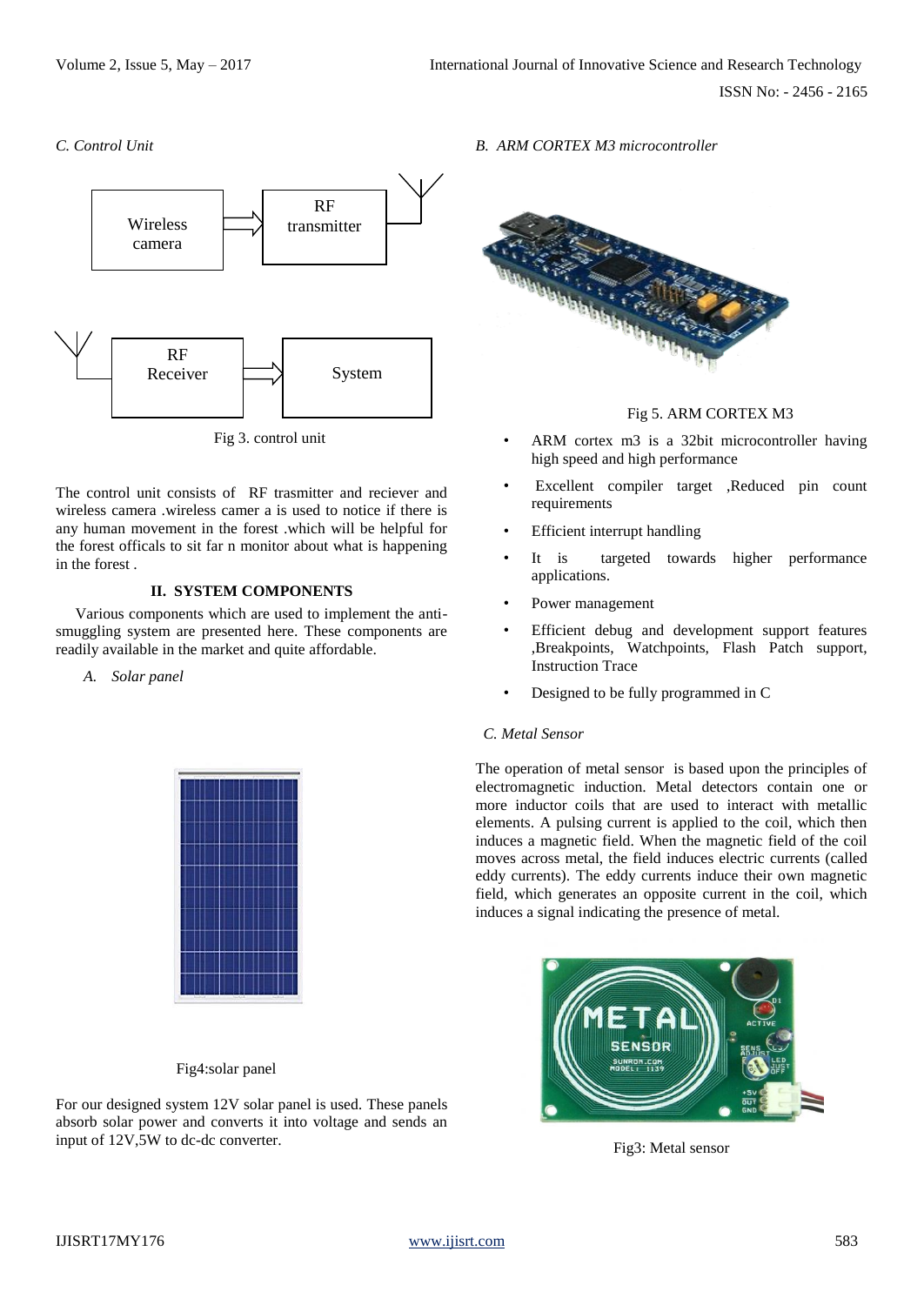*D. Temperature Sensor*

# Fig4: LM 35

- The LM35 can be connected easily .It can be stuck or established to a surface and its temperature will be within around the range of  $0.01^{\circ}$ C of the surface temperature.
- This presumes that the ambient air temperature is just about the same as the surface temperature; if the air temperature were much higher or lower than the surface temperature, the actual temperature of the LM35 die would be at an intermediate temperature between the surface temperature and the air temperature.

# *F. Passive Infrared Sensor*



Fig5:PIR sensor

- PIR Passive Infrared Sensor
- It senses 180 degree movement for 20meter area .
- It is used to detect whether a human has moved in or out of the sensor's range.
- When the sensor is idle, both slot delete the same amount of IR ambient amount radiated from the room or wall or outdoors. When a warm body like human or animal passes

by, it first intercepts one-half of the PIR Sensor which causes a positive differential change between the two halves.

### **III. METHODOLOGY**

Fig1 shows the block diagram .which consists of metal sensor, temperature sensor, PIR sensor, ARM CORTEX M3 microcontroller, LCD display, power supply, GSM module and mobile phone. Whenever there is any movement is the forest or if the tree is being cut or in case of forest fire the sensor sense and send message to the microcontroller. The message from microcontroller is displayed on LCD display which just for demo purpose. The message from microcontroller is sent to the forest official through GSM module. The mobile no. of the forest official who is in charge gets registered in the GSM module. Therefore that person gets a message.

The metal sensor will placed at each tree but temperature sensor and PIR sensor will be placed at just one tree. The metal sensor will send information to the microcontroller through RF transmitter and receiver. The temperature sensor used is LM 35 which will send information to microcontroller if environmental temperature is above 35degree.

The PIR sensor covers 180degree coverage therefore is there is any movement nearby it sends message. The wireless camera will be fixed at the tree unit .therefore continuous monitoring of forest area is done. We are using camera in order to notice whether it is animal movement or if any human movement and therefore action can take place.

#### **IV. Flow chart**



Fig 6: Practically implemented Anti-smuggling system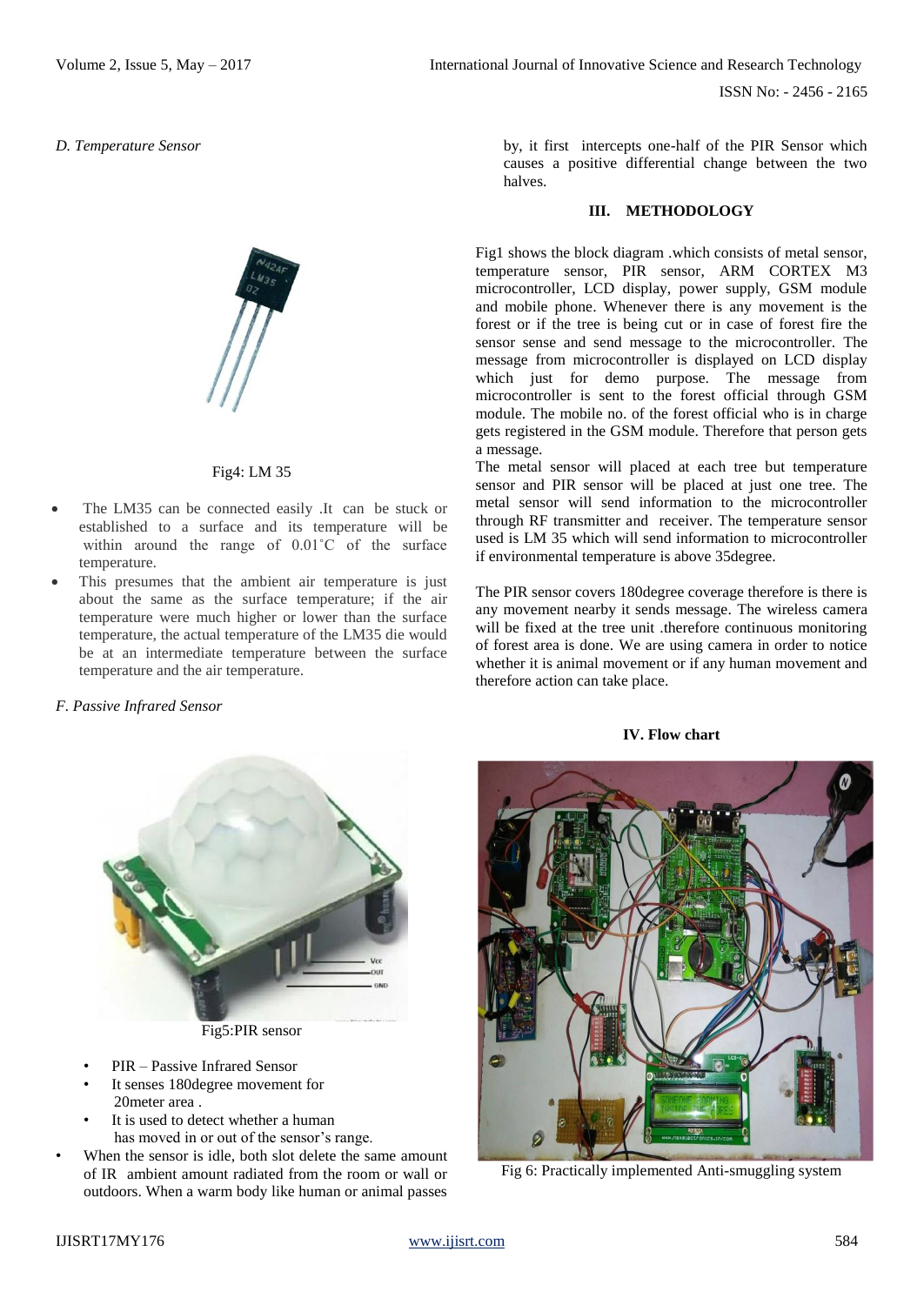Volume 2, Issue 5, May – 2017 **International Journal of Innovative Science and Research Technology** 

ISSN No: - 2456 - 2165



Fig 7:flowchart of the process

#### **V. ADVANTAGES**

By using this system, manual power is reduced to a great extent. This is because, the forest officials can supervise via the control room, without the need of going to each and every area of the forest checking for the illegal activities and thereby, saves their time. Global warming is also reduced to a great extent. The habitat of birds is preserved. This system is reliable since it works under all environmental conditions and the components do not get worn out.

### **VI. RESULTS**

The sensors are the main source of input to the microcontroller. Based on the three sensors' input, microcontroller sends three different messages respectively.

Fig. 8 shows the messages that have been received by the forest official's registered mobile number. The first message "SOMEONE ROAMING INSIDE THE FOREST" is the message that indicates that there is some human being or animal nearby the trees. This is an output obtained due to the detection of the PIR sensor.

The second message "TEMPERATURE HIGH" indicates that surrounding temperature of the trees has risen above 35 degrees' Celsius. This is an output obtained due to detection of the temperature sensor.

The third message "SOMEONE CUTTING THE TREE" indicates that a tree is in the process of being cut down. This output is obtained when any metal (in the form of a tool) comes in contact with a tree, the metal sensor for that particular tree detects and notifies the forest officials.

Fig. 6shows the main circuit consisting of (from left) the temperature sensor, GSM module, ARM cortex M3 microcontroller, metal sensor, PIR sensor, RF transmitter, RF receiver, DC-DC converter and LCD. Fig.8 shows the three different messages sent to the registered mobile number of the forest officials.



Fig8: The LCD displaying the message - " SOMEONE ROAMING INSIDE THE FOREST"

#### **VII. CONCLUSION**

Thus, this effective and reliable system helps in controlling and stopping the smuggling activities. Apart from the main objective, the system also helps in reducing the global warming to a great extent. The natural habitat of the animals is preserved indirectly. The trees can also be protected from forest fire by using this system. This in turn helps in reducing deforestation. Thereby, the ecological balance is maintained.